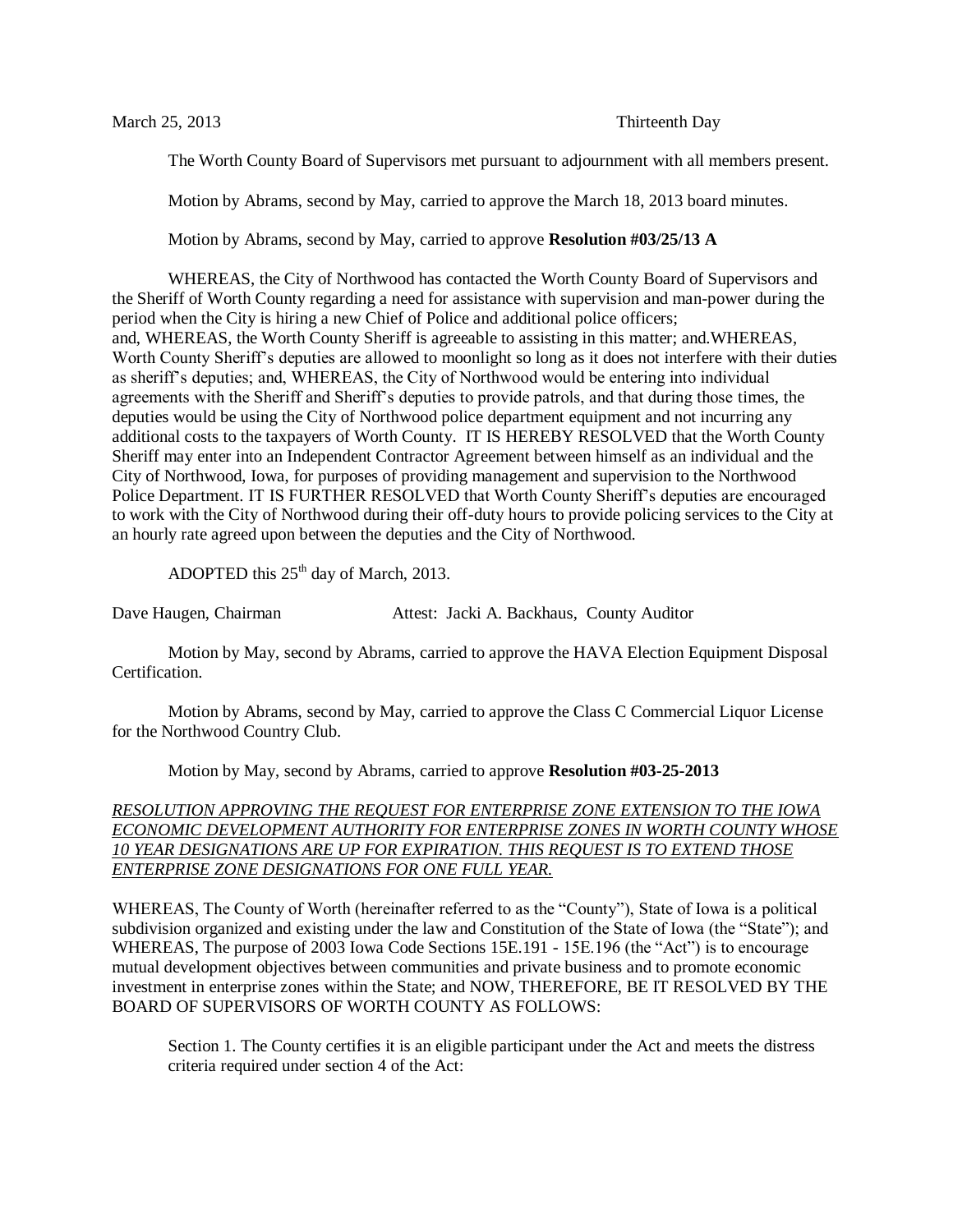Section 2. The County hereby requests zone certification extension from the Iowa Economic Development Authority Board. The list of enterprise zone designations requesting to be extended are as follows:

| <b>COUNTY</b> | <b>ZONE</b>     | <b>ACRES</b>  | ORIG. DESIG.      | <b>PURPOSE</b>  |
|---------------|-----------------|---------------|-------------------|-----------------|
| Worth County  | Hanlontown EZ-2 | 234 acres     | Desig. 3/20/2003  | Not Established |
| Worth County  | Fertile EZ-1    | 42.38 acres   | Desig. 12/17/2003 | Not Established |
| Worth County  | Fertile EZ-2    | $23.11$ acres | Desig. 12/17/2003 | Not Established |
| Worth County  | Fertile EZ-3    | 25.56 acres   | Desig. 12/17/2003 | Not Established |
| Worth County  | Grafton EZ-1    | 38.50 acres   | Desig. 12/17/2003 | Not Established |
| Worth County  | Grafton EZ-2    | 7 acres       | Desig. 12/17/2003 | Not Established |
| Worth County  | Grafton EZ-3    | 9.96 acres    | Desig. 12/17/2003 | Not Established |
| Worth County  | Grafton EZ-4    | 23 acres      | Desig. 12/17/2003 | Not Established |
| Worth County  | Hanlontown EZ-3 | 36.74 acres   | Desig. 12/17/2003 | Not Established |
| Worth County  | Hanlontown EZ-4 | 18 acres      | Desig. 12/17/2003 | Not Established |
| Worth County  | Joice EZ-2      | 10 acres      | Desig. 12/17/2003 | Not Established |
| Worth County  | Joice EZ-3      | 10 acres      | Desig. 12/17/2003 | Not Established |
| Worth County  | Joice EZ-4      | 27 acres      | Desig. 12/17/2003 | Not Established |
| Worth County  | Joice EZ-5      | 20 acres      | Desig. 12/17/2003 | Not Established |
| Worth County  | Kensett EZ-3    | 76.05 acres   | Desig. 12/17/2003 | Not Established |
| Worth County  | Manly EZ-1      | $70.41$ acres | Desig. 12/17/2003 | Not Established |
| Worth County  | Manly EZ-2      | 46.86 acres   | Desig. 12/17/2003 | Not Established |
| Worth County  | Manly EZ-3      | 108.89 acres  | Desig. 12/17/2003 | Not Established |
| Worth County  | Manly EZ-4      | 75.43 acres   | Desig. 12/17/2003 | Not Established |
| Worth County  | Manly EZ-5      | $92.18$ acres | Desig. 12/17/2003 | Not Established |
| Worth County  | Northwood EZ-5  | 55 acres      | Desig. 12/17/2003 | Not Established |
| Worth County  | Northwood EZ-6  | 120 acres     | Desig. 12/17/2003 | Not Established |
| Worth County  | Northwood EZ-7  | 80 acres      | Desig. 12/17/2003 | Not Established |
| Worth County  | Northwood EZ-8  | 68.44 acres   | Desig. 12/17/2003 | Not Established |
| Worth County  | Northwood EZ-9  | 80 acres      | Desig. 12/17/2003 | Not Established |
| Worth County  | Northwood EZ-10 | 101.82 acres  | Desig. 12/17/2003 | Not Established |
| Worth County  | Northwood EZ-11 | 19.37 acres   | Desig. 12/17/2003 | Not Established |

Section 3. This resolution shall become effective immediately upon its passage and approval by both the Worth County Supervisors and the Iowa Economic Development Authority.

Passed and approved on March 25, 2013.

Dave Haugen, Chairman Attest: Jacki A. Backhaus, County Auditor

The following claims were approved:

| Abrams, Kenneth               | $Exp-Sup$    | 745.42   |
|-------------------------------|--------------|----------|
| Agvantage Fs Inc              | Fuel-Gsr     | 247.31   |
| <b>Alliant Energy</b>         | Service-Shf  | 126.33   |
| <b>Austin Office Products</b> | Supplies-Shf | 69.68    |
| B & J Water Conditioning Inc  | Supplies-Gsr | 24.00    |
| Barnes Distribution Group Inc | Supplies-Eng | 761.92   |
| Bob Barker Company Inc        | Supplies-Shf | 110.65   |
| Bp                            | Fuel-Eng     | 174.09   |
| Butler, Shana                 | Mileage-Phd  | 12.00    |
| Capranos, Thomas              | Rent-Vaf     | 250.00   |
| Centurylink                   | Service-Eng  | 1,562.06 |
| City Of Fertile               | Service-Eng  | 1,514.58 |
|                               |              |          |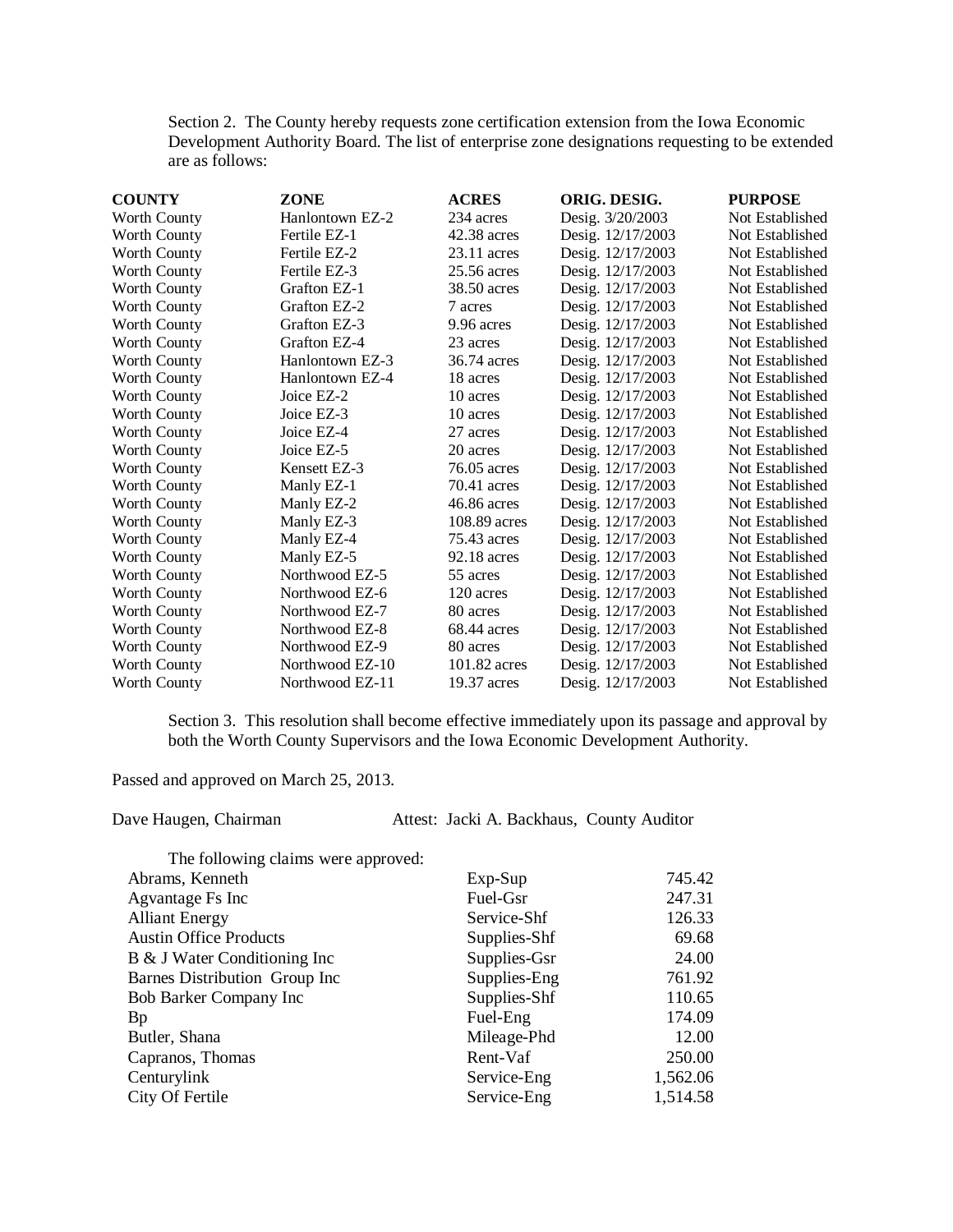| City Of Grafton                     | Rutf-Eng          | 834.08    |
|-------------------------------------|-------------------|-----------|
| City Of Hanlontown                  | Rutf-Eng          | 339.08    |
| City Of Joice                       | Rutf-Eng          | 819.71    |
| City Of Kensett                     | Rutf-Eng          | 399.18    |
| Dave Syverson Inc                   | Parts-Eng         | 1,014.87  |
| <b>Electronic Engineering</b>       | Supplies-Eng      | 255.00    |
| <b>Fallgatter's Market</b>          | Supplies-Con      | 289.61    |
| <b>Fastenal Company</b>             | Supplies-Eng      | 1,876.50  |
| Fleetpride                          | Parts-Eng         | 239.09    |
| <b>Francis Lauer Youth Svcs</b>     | Service-Juj       | 1,306.20  |
| Gentz, Jacob                        | Service-Phd       | 120.00    |
| Govconnection Inc                   | Supplies-Dap      | 669.56    |
| Greve Law Office                    | Rent-Aty          | 350.00    |
| Hackbart, Philip E.                 | Mileage-Vaf       | 12.60     |
| Hanson, Jacob                       | Mileage-Trs       | 169.05    |
| Hanson, James David                 | Exp-Con           | 36.30     |
| Haugen, David                       | Exp-Sup           | 326.72    |
| Hawkeye Legal Services Inc          | Service-Csr       | 45.00     |
| Healthworks                         | Service-Shf       | 705.00    |
| <b>Heartland Power Coop</b>         | Service-Eng       | 183.64    |
| Ia County Recorders Assn            | Service-Rec       | 2,318.54  |
| Ia Division Of Labor                | Service-Gsr       | 125.00    |
| Ia Immunization Coalition           | Dues-Phd          |           |
|                                     |                   | 100.00    |
| Isac Group Health                   | Health Ins Prem   | 50,268.00 |
| J & J Machining Welding & Fabr      | Supplies-Eng      | 812.44    |
| Joe's Collision & Performance       | Service-Shf       | 110.53    |
| Johnson, Harold H                   | Rent-Phd          | 940.00    |
| Johnson, Teresa                     | Mileage-Phd       | 36.00     |
| Kenison, Elizabeth                  | Exp-Rec           | 617.41    |
| <b>Larson Contracting Central</b>   | Project-Ndp       | 92,483.45 |
| Lexisnexis                          | Service-Aty       | 134.00    |
| Low, Richard R                      | Fuel-Asr          | 76.76     |
| Mail Services Llc                   | Service-Trs       | 268.74    |
| <b>Manly Junction Signal</b>        | Service-Con       | 642.30    |
| Mark's Tractor                      | Service-Eng       | 1,113.92  |
| <b>Mason City Business Systems</b>  | Service-Shf       | 237.82    |
| Mason City Fire And Rescue          | Service-Mex       | 300.00    |
| Mc Clure Engineering Co             | Service-Ndp       | 13,548.83 |
| <b>Midwest Technology Services</b>  | Service-Dap       | 1,039.06  |
| Mitchell County Ema                 | Mileage Reimb-Ema | 270.38    |
| <b>Mittelstadt Funeral Home</b>     | Service-Mex       | 400.00    |
| Mueller, Dean A                     | Exp-Con           | 60.21     |
| Myli, Diane                         | Mileage-Phd       | 23.40     |
| Napa Auto Parts                     | Parts Return-Eng  | 463.28    |
| Nasby's Radiator Service            | Service-Eng       | 284.33    |
| <b>Next Generation Technologies</b> | Service-Mha       | 149.49    |
| Niacog                              | Service-Tra       | 7,355.47  |
| Northern Iowa Therapy Pc            | Service-Phd       | 70.00     |
| Northwood Anchor                    | Service-Con       | 703.34    |
| Northwood Lumber                    | Supplies-Shf      | 114.56    |